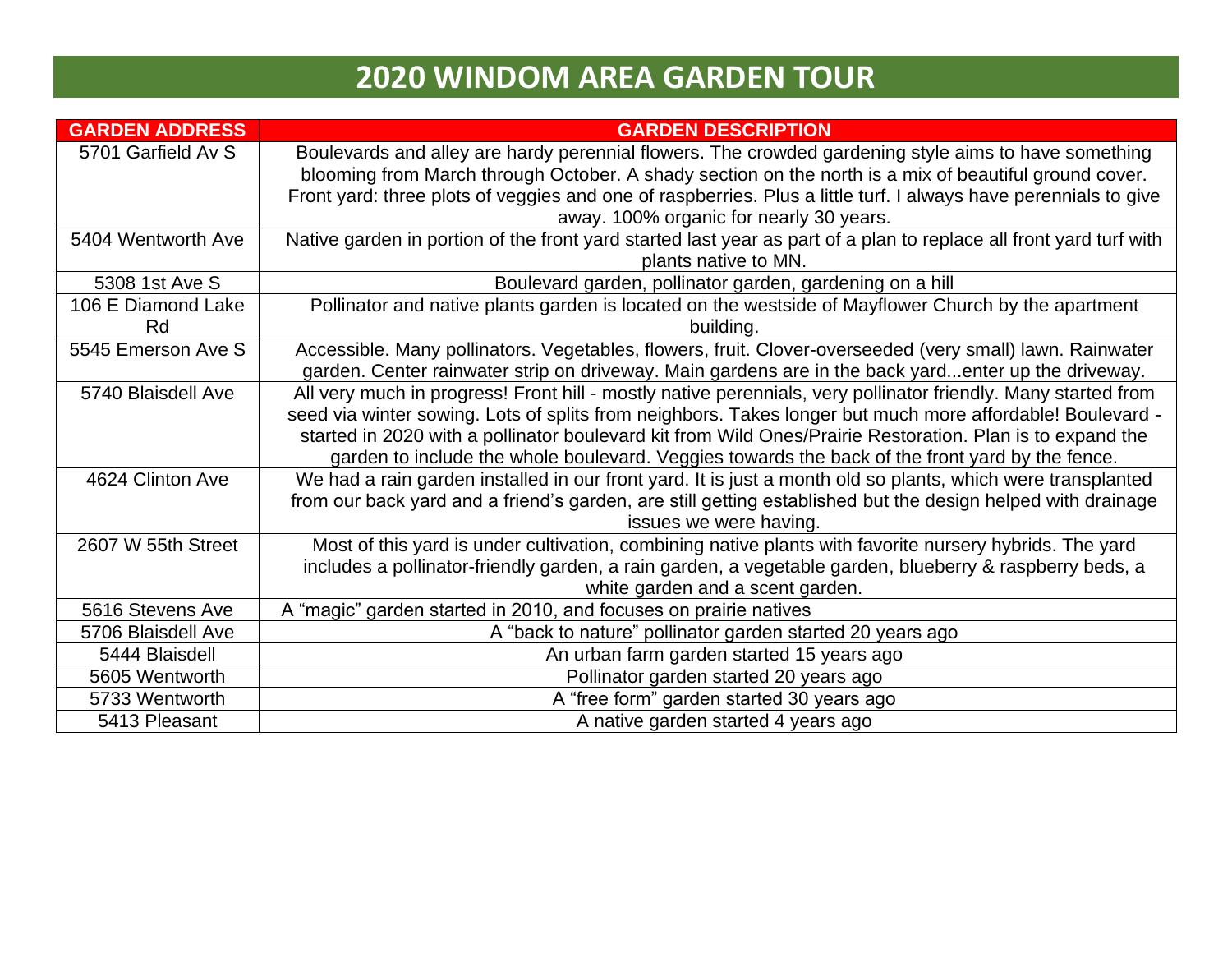

 5308 1st Ave S *(between Stevens Avenue and E. Minnehaha Pkwy)* 106 E. Diamond Lake Road *(Mayflower Church)* 5404 Wentworth Avenue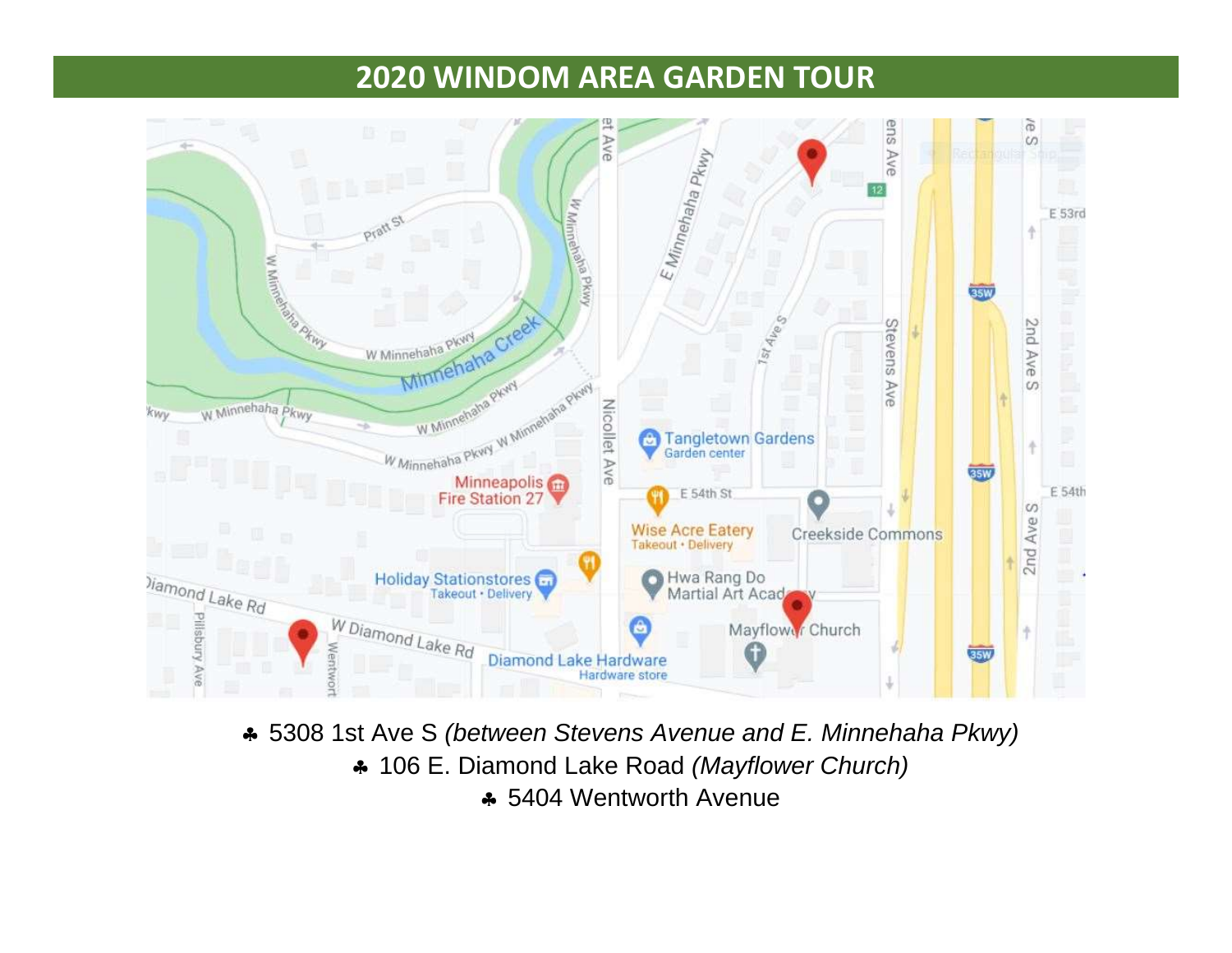

 5605 Wentworth Avenue *(at W. 56th Street)* 5733 Wentworth Avenue *(between W. 57th & W.58th Streets)* 5616 Stevens Avenue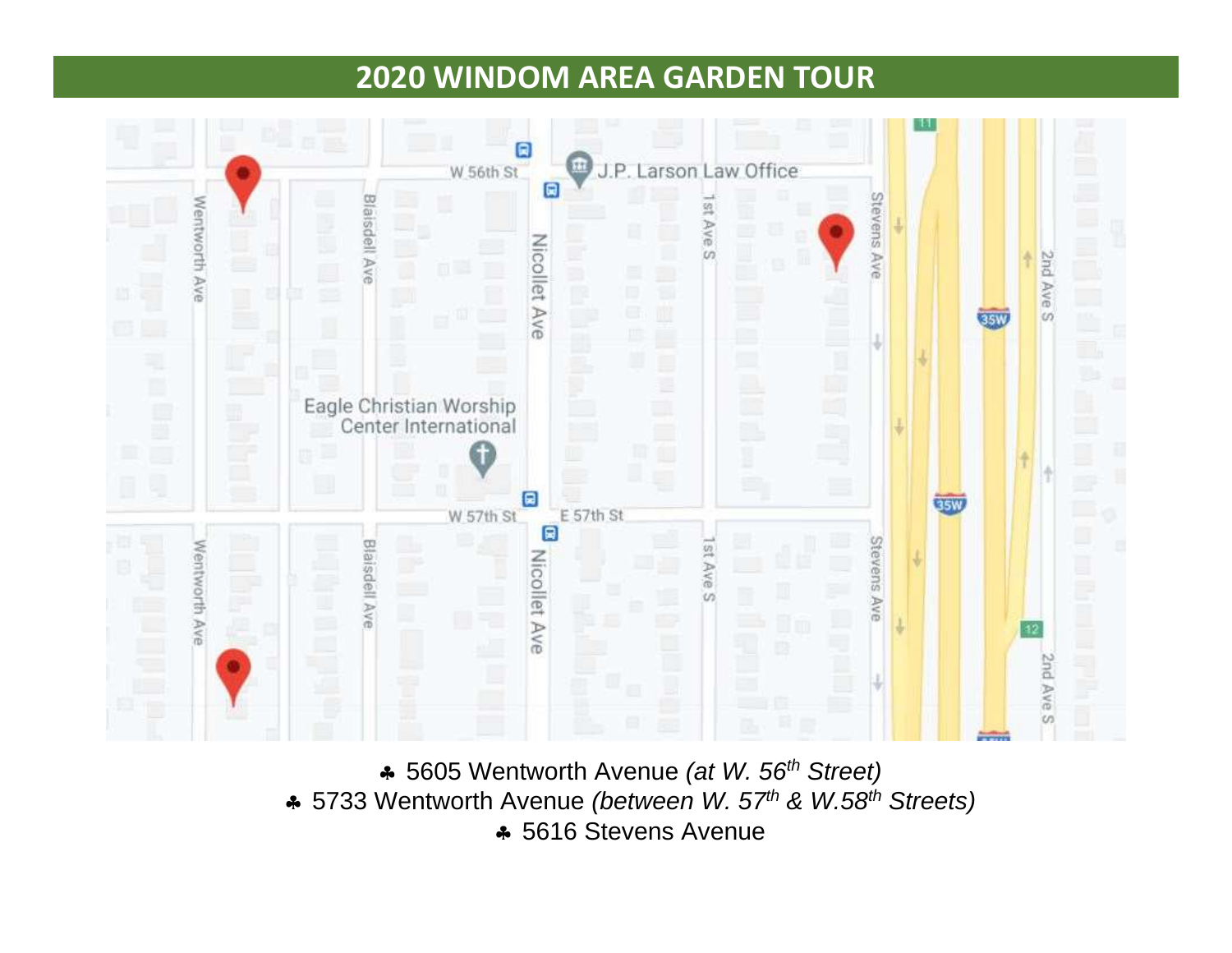

5413 Pleasant Avenue *(at W. Diamond Lake Road)*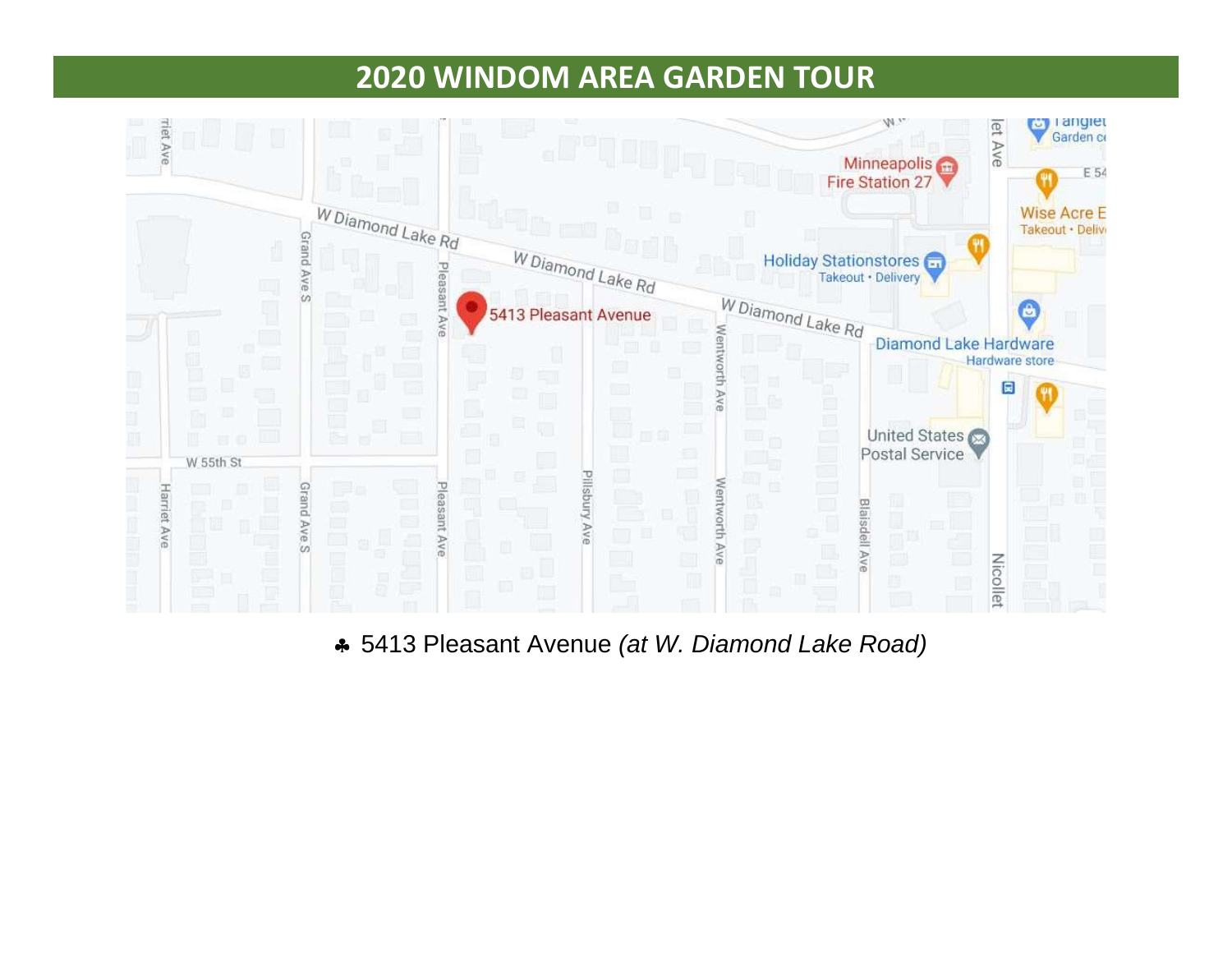

- 5545 Emerson Avenue S. Wentworth Avenue *(between W. 55 th & W.56th Streets)*
	- **∗** 5701 Garfield Avenue S. (at W. 57<sup>th</sup> Street)
		- 5616 Stevens Avenue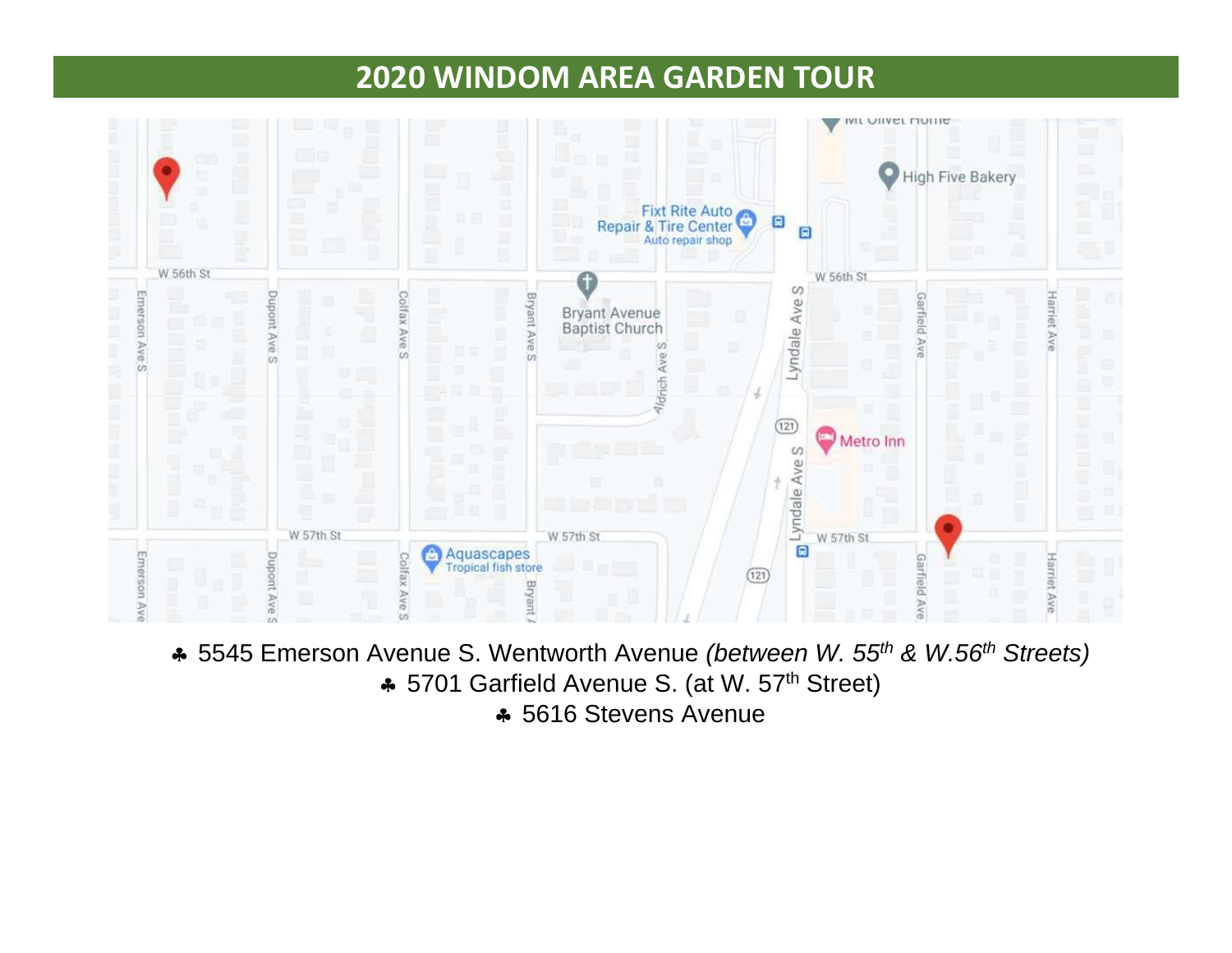

- 5444 Blaisdell Avenue *(at W. Diamond Lake Rd)*
	- 5740 Blaisdell Avenue *(at W. 58th Street)*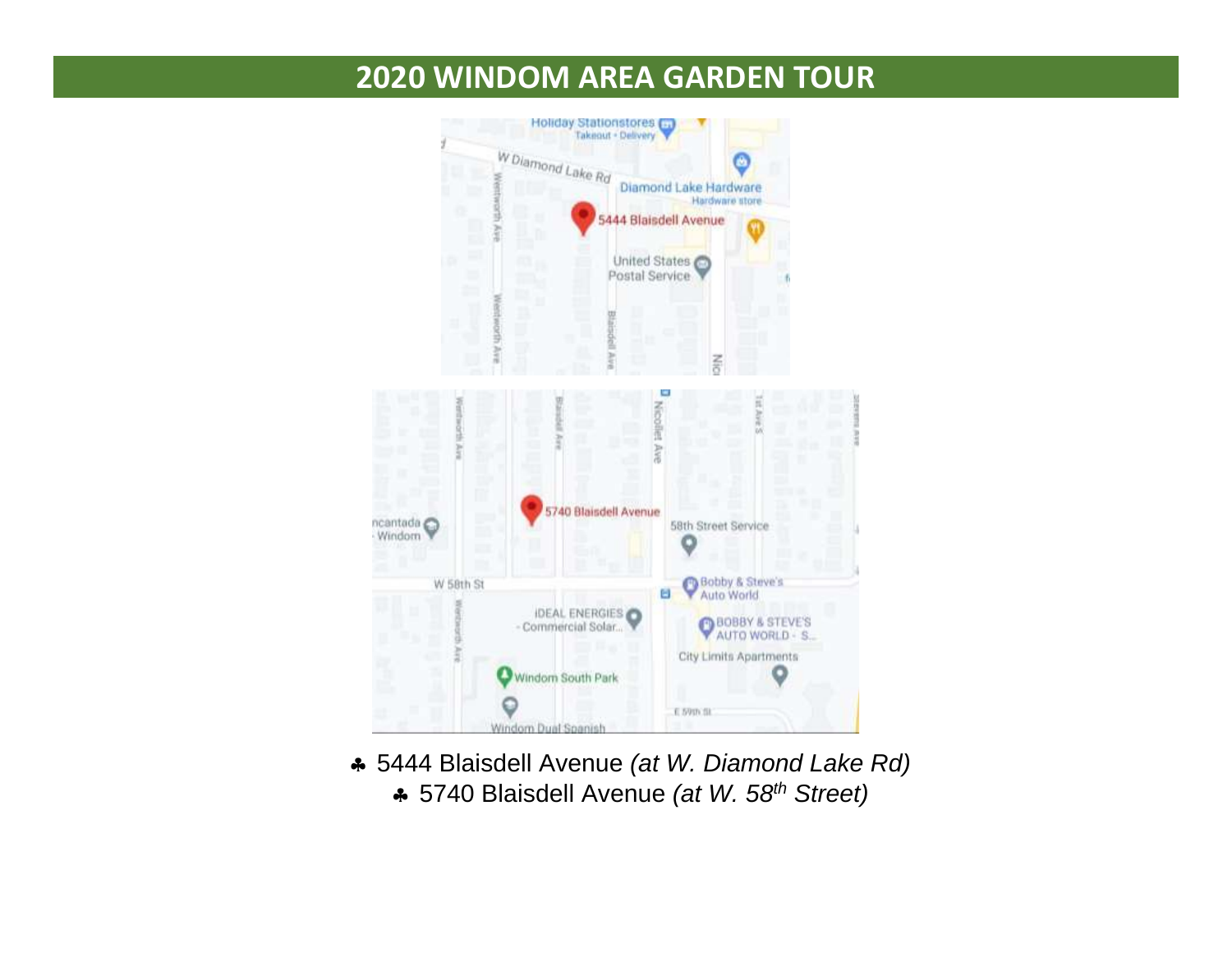

2607 West 55 th Street *(in Armatage Neighborhood - north of Armatage Montessori School)*